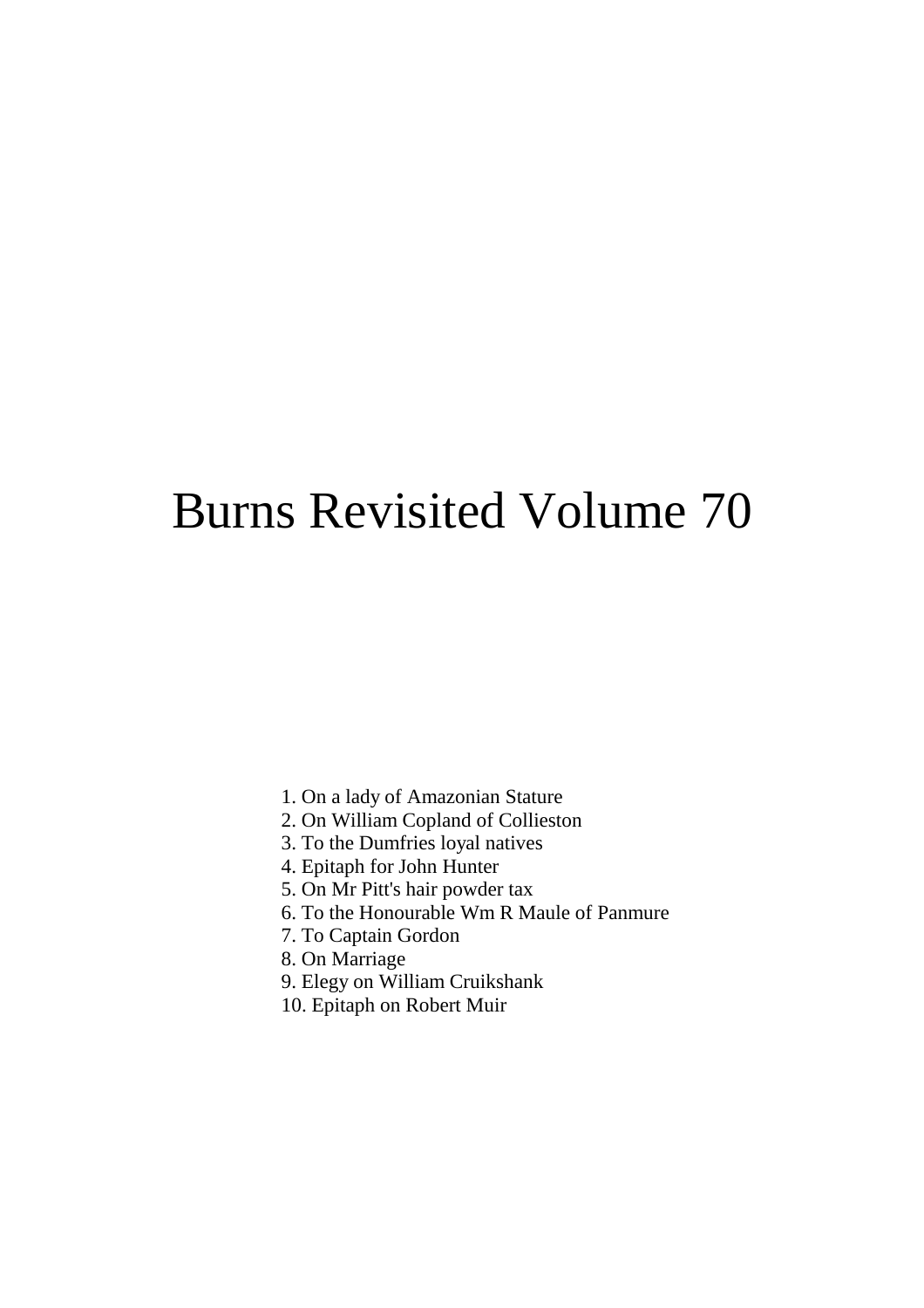# On a Lady of Amazonian Stature

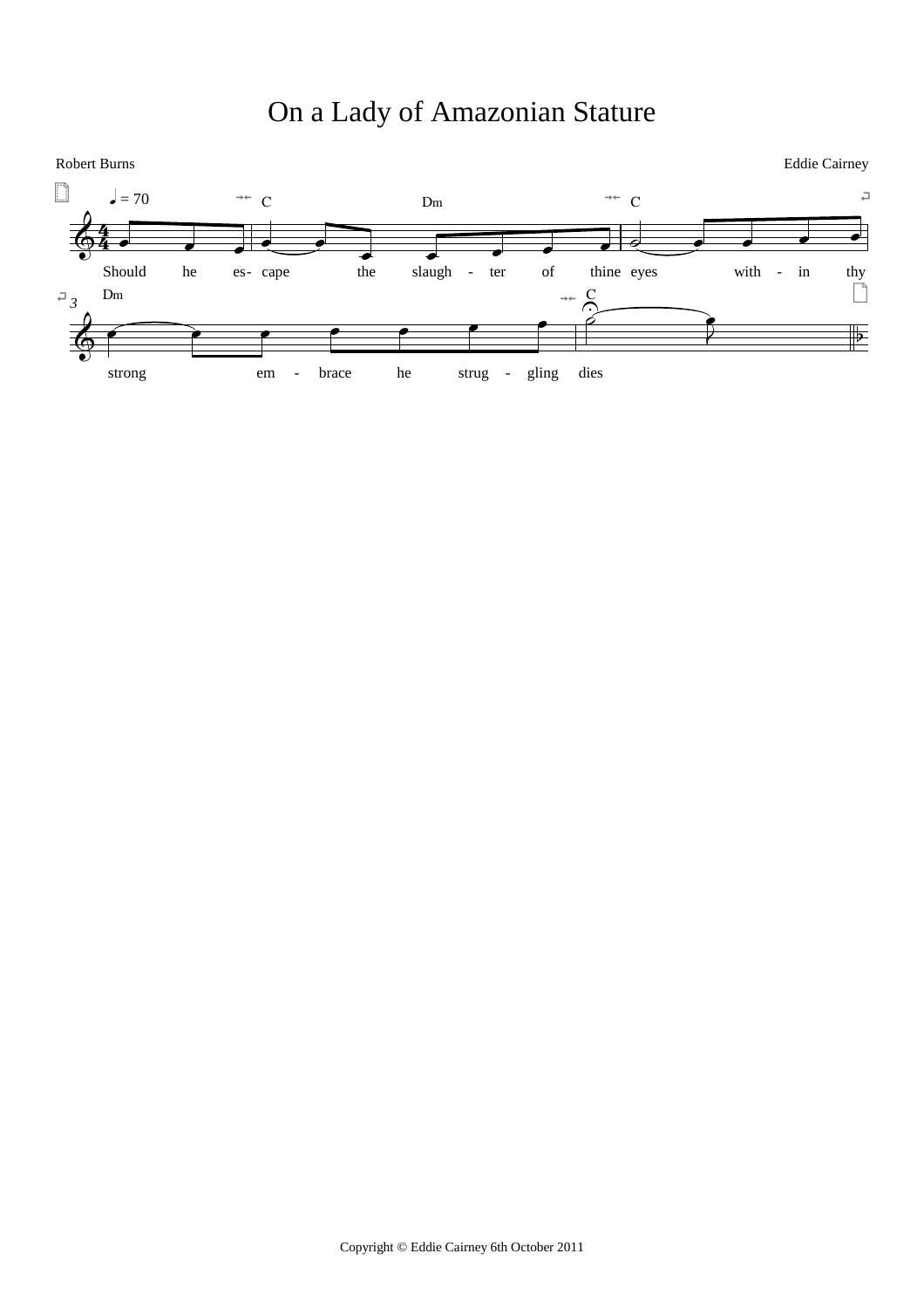# On William Copland of Collieston

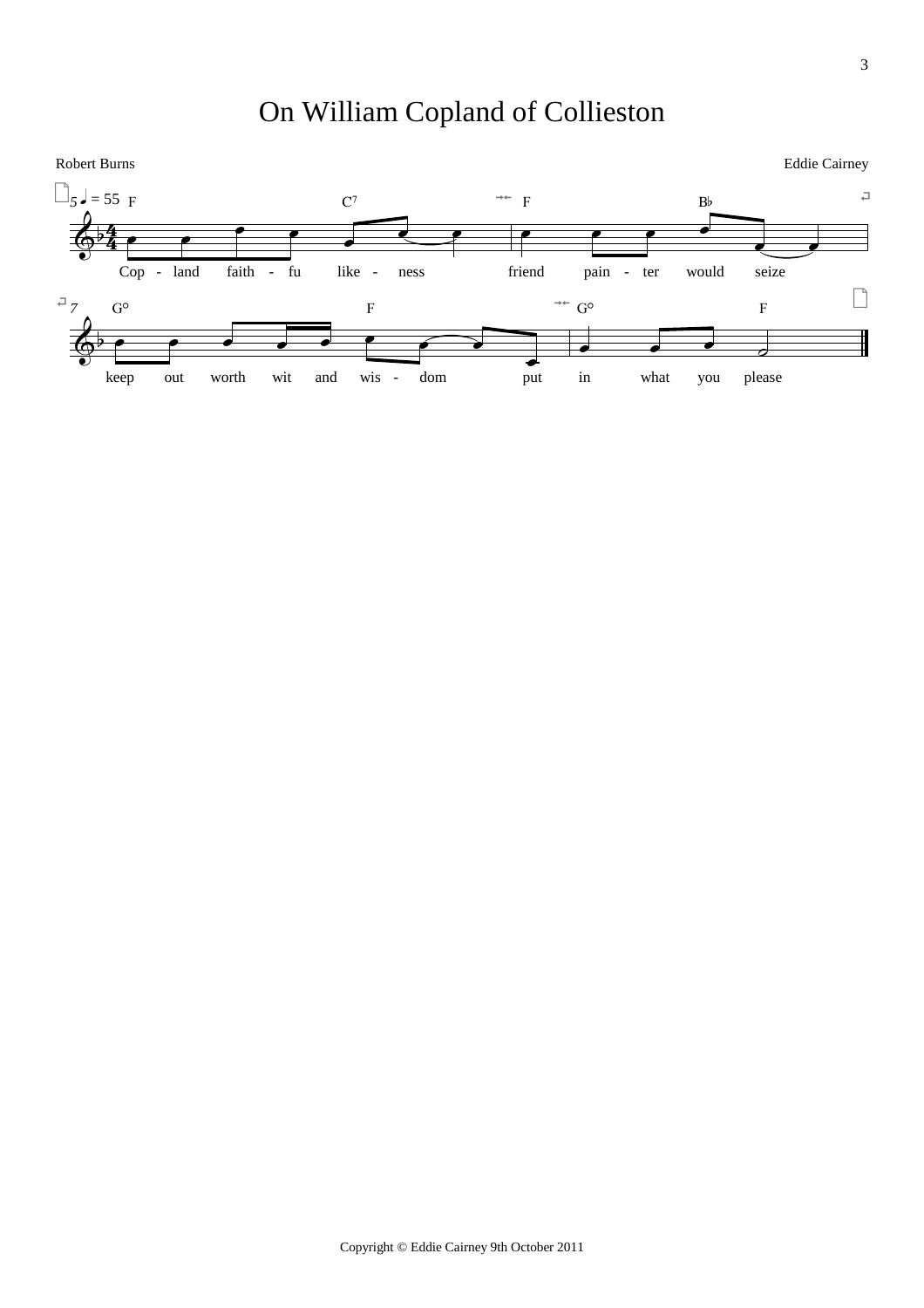# To the Dumfries Loyal Natives

Robert Burns

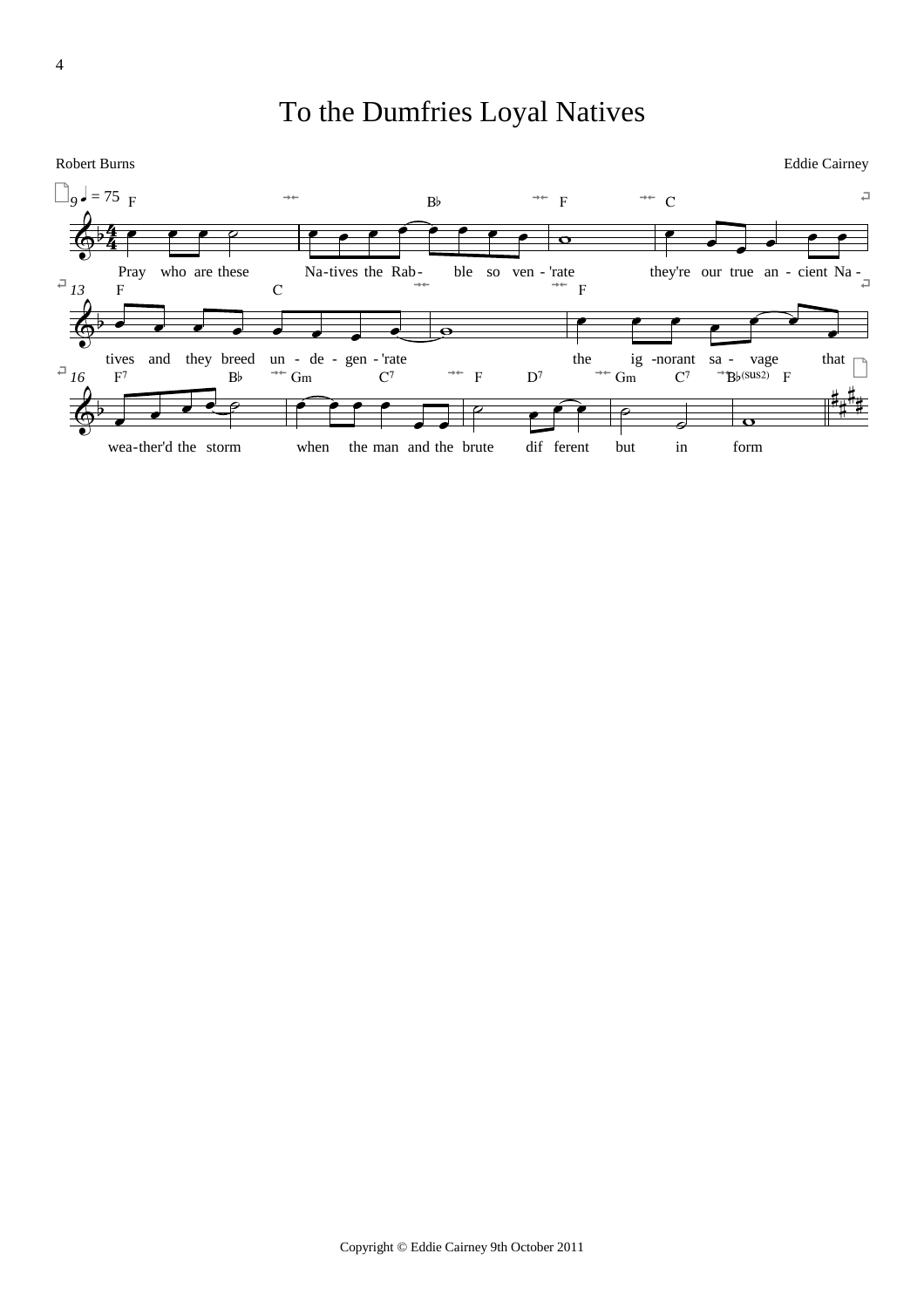Epitaph for John Hunter

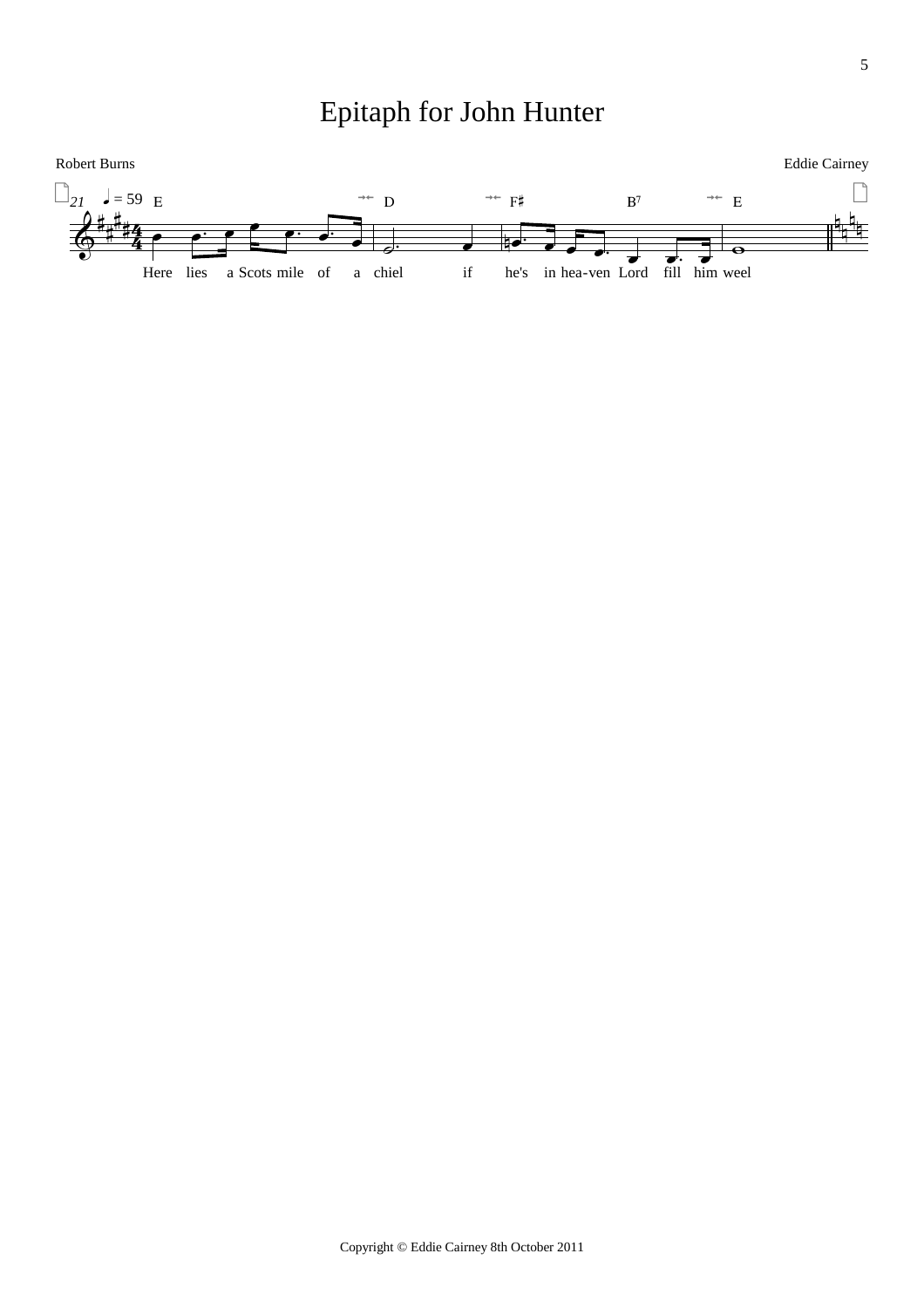# On Mr Pitt's hair powder tax

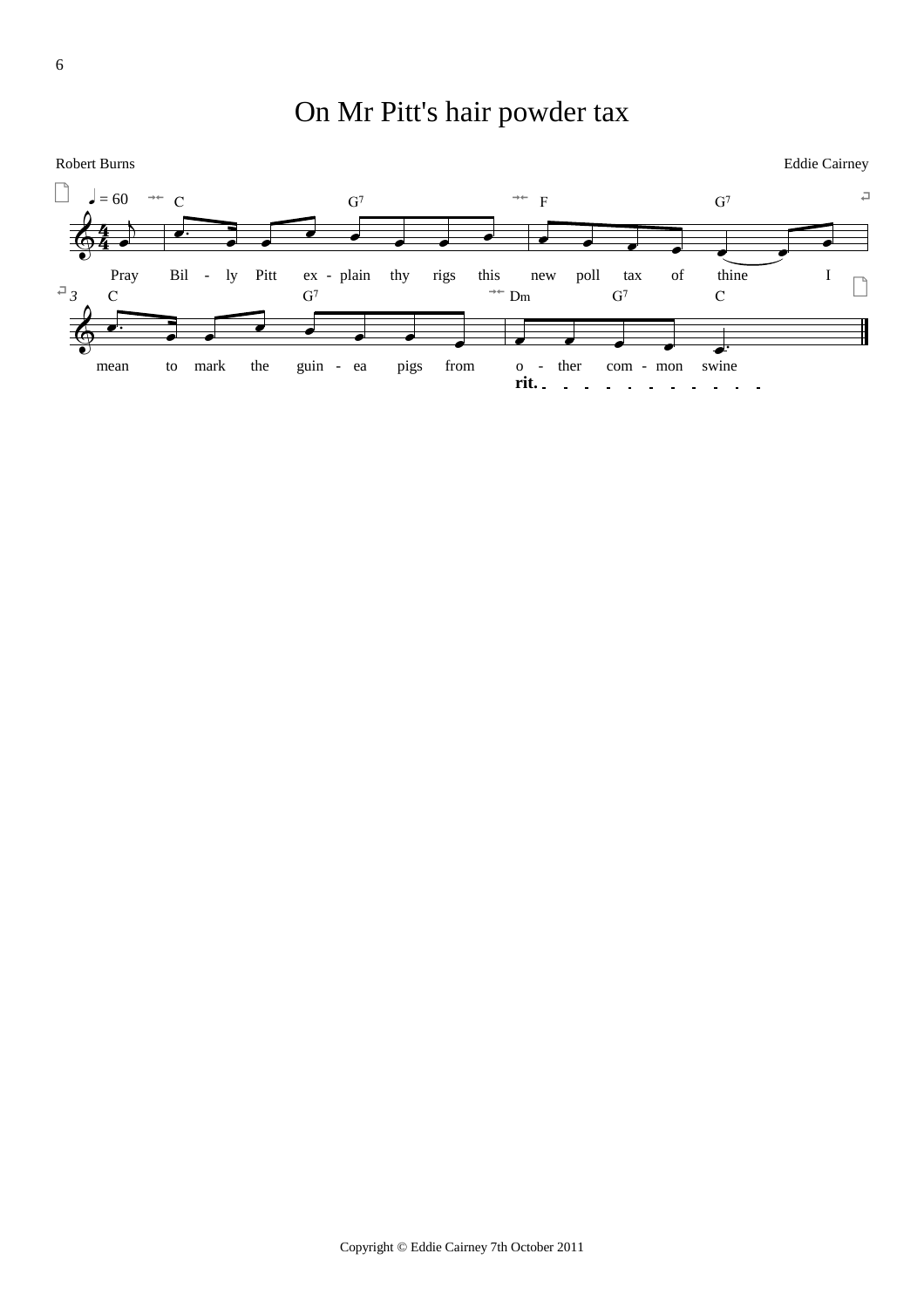# To the Honourable Wm R Maule

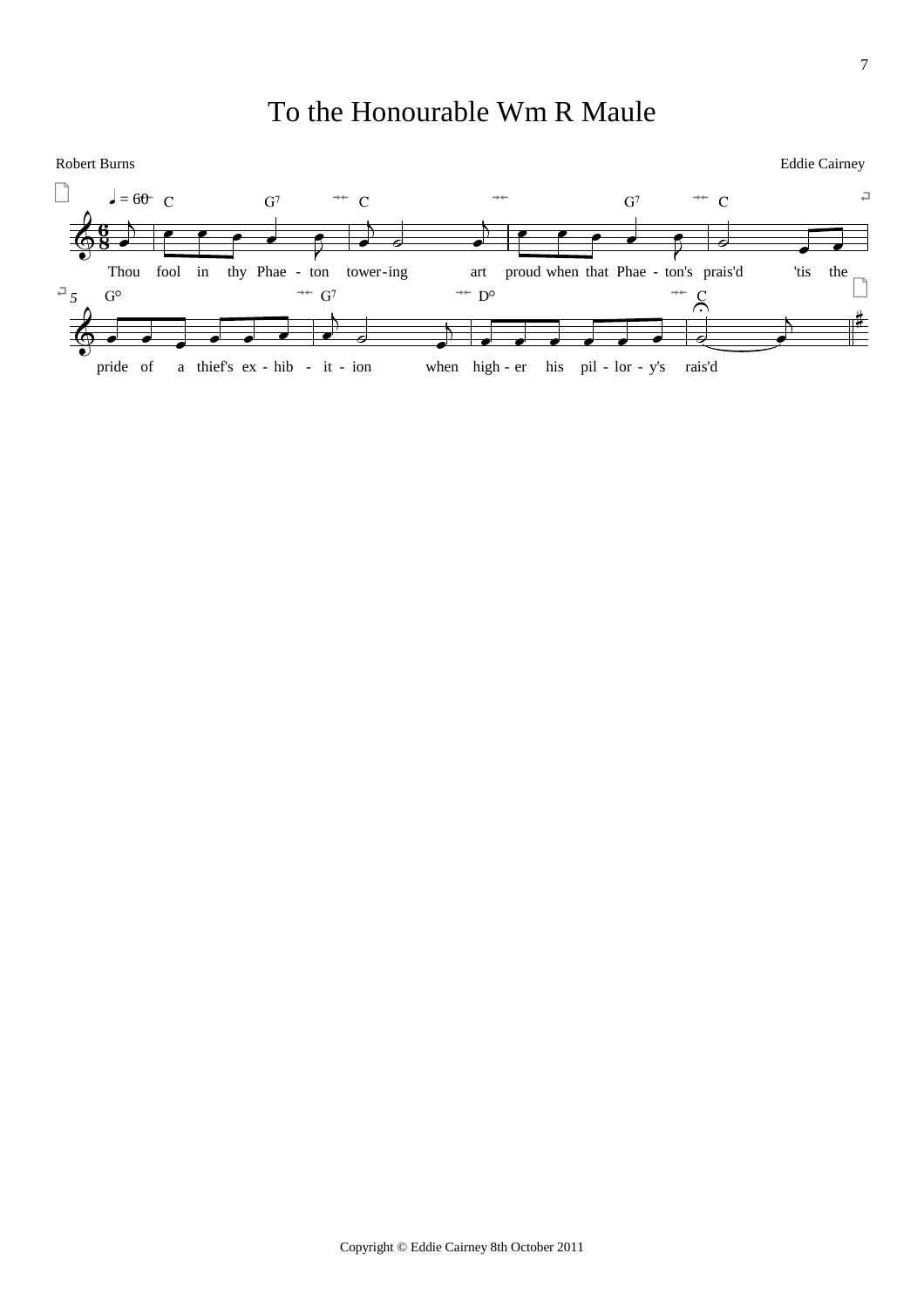### To Captain Gordon



#### **Verse 1**

Dost ask dear Captain why from Syme I have no invitation When well he knows he has with him My first friends in the nation

#### **Verse 2**

Is it because I love to toast And round the bottle hurl No there conjecture wild is lost For Syme by God's no churl

#### **Refrain 1**

Is't lest with bawdy jests I bore As oft the matter of fact is No Syme the theory can't abhor Who loves so well the practice

#### **Verse 3**

Is it a fear I should avow Some heresy seditious No Syme but this is entre nous Is quite an old Tiresias

#### **Verse 4**

In vain Conjecture thus would flit Thro' mental clime and season In short dear Captain Syme's a Wit Who asks of Wits a reason

#### **Refrain 2**

Yet must I still the sort deplore That to my griefs add one more In balking me the social hour With you and noble Kenmure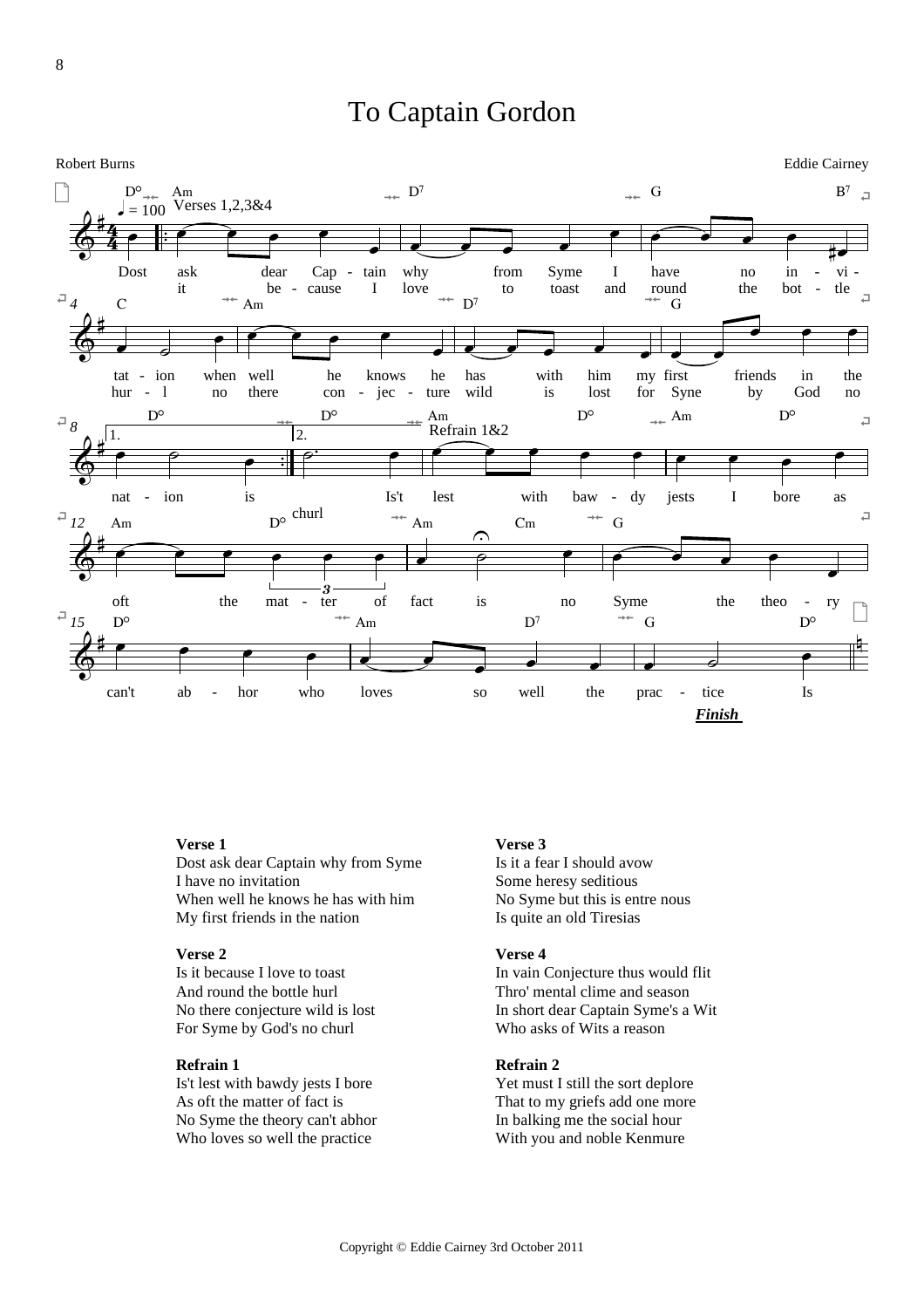# On Marriage

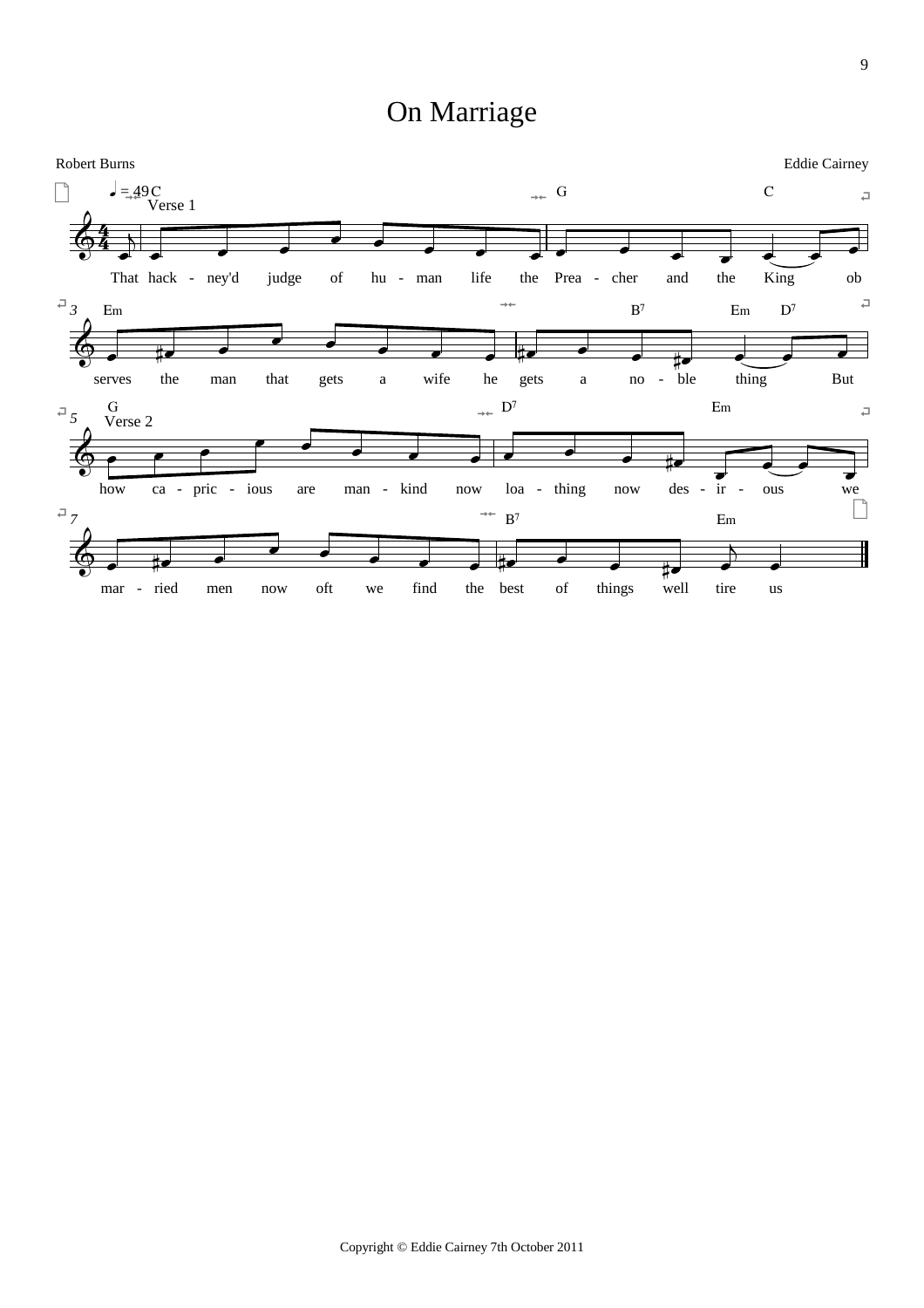Elegy on William Cruikshank



10